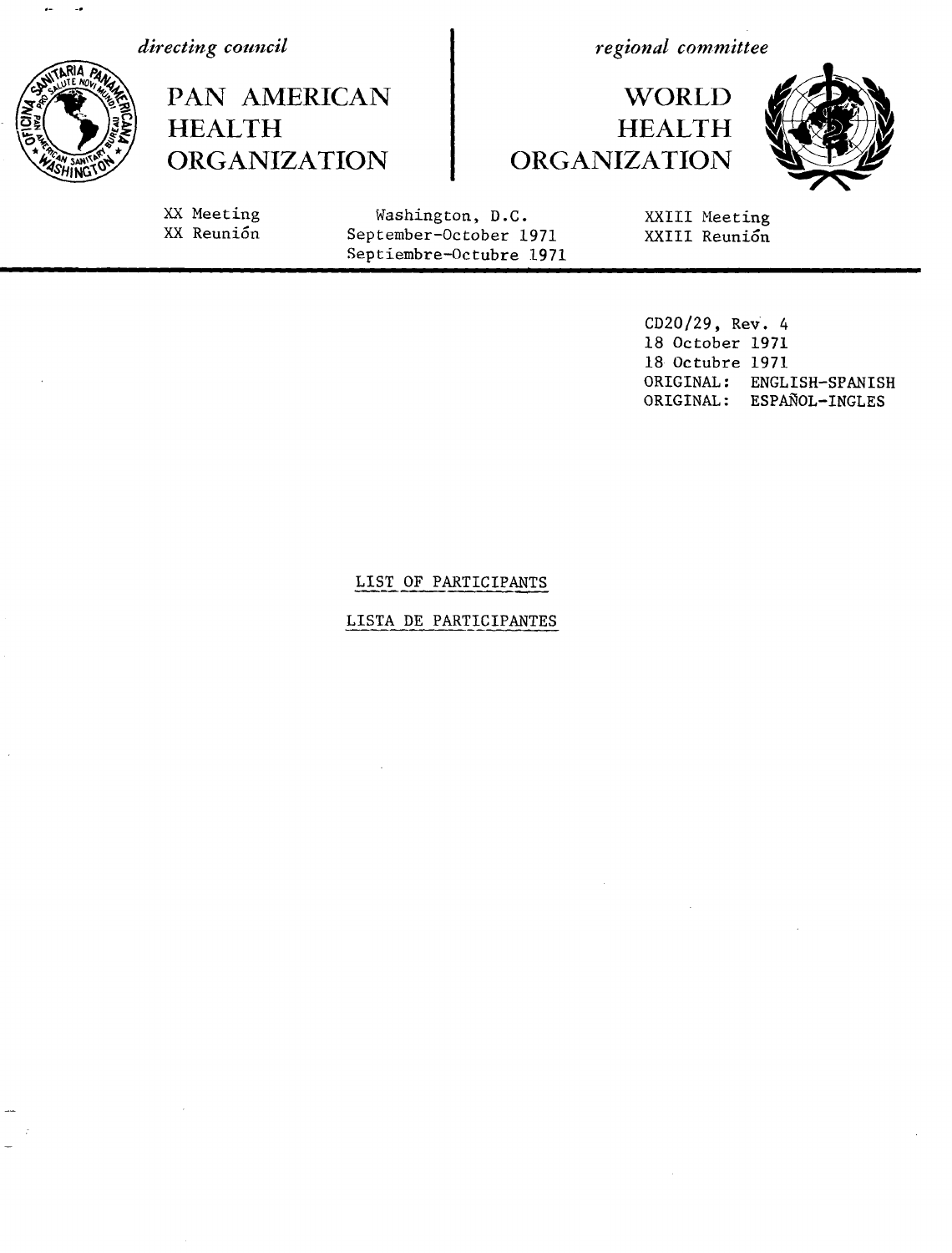### CD20/29, Rev. 4

### **GOVERNMENTS** GOBIERNOS

#### ARGENTINA

#### Representative - Representante

Dr. Robinson Eugenio Holmes D'Aiutolo Subsecretaría de Salud Pública Ministerio de Bienestar Social

### Alternate - Suplente

Dr. Victorio V. Olguín Jefe del Departamento de Relaciones Sanitarias Internacionales Subsecretaría de Salud Pública Ministerio de Bienestar Social

#### BARBADOS

### Representative - Representante

Dr. A. V. Wells, O.B.E. Chief Medical Officer Ministry of Health and Social Welfare

### Alternates - Suplentes

Dr. James A. Williams Hospital Director, Queen Elizabeth Hospital Ministry of Health and Social Welfare

Mr. A. F. Daniel Senior Asst. Secretary Ministry of Health and Social Welfare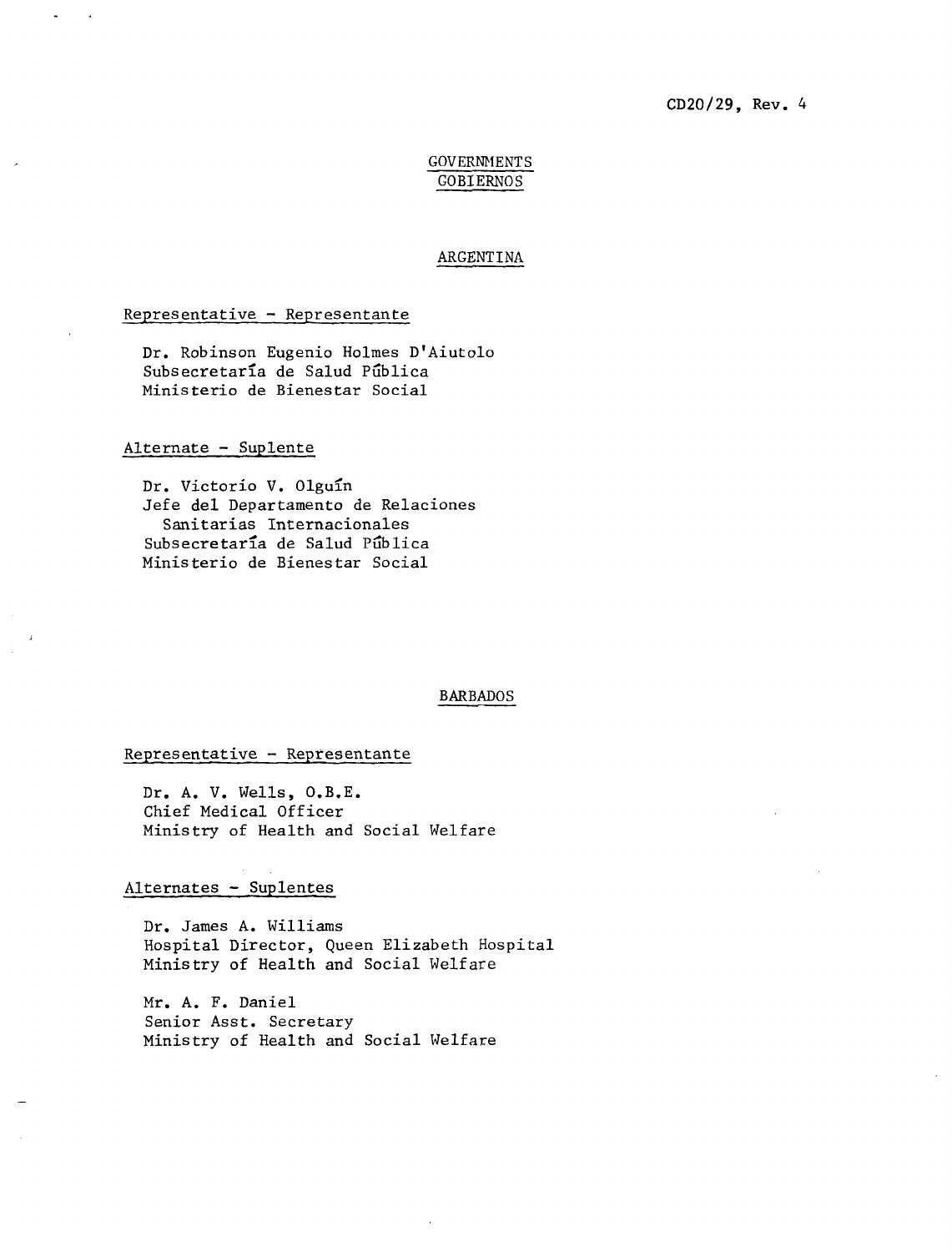CD20/29, Rev. 4 Page 2 Pagina 2

 $\bullet$ 

### GOVERNMENTS GOBIERNOS

#### BOLIVIA

### Representative - Representante

(Not represented)

(No representado)

### BRAZIL BRASIL

### Representative - Representante

Dr. Hugo Victorino Alqueres Batista Secretario de Assistência Médica Ministerio da Saude

Alternate - Suplente

Dr. Alfredo N. Bica Secretario de Saude Publica Ministerio da Saude

Advisers - Asesores

Dr. Olympio da Silva Cascaes Sub-Chefe do Gabinete do Ministro da Saude

Mr. Genaro Mucciolo Segundo Secretario da Missao do Brasil junto a OEA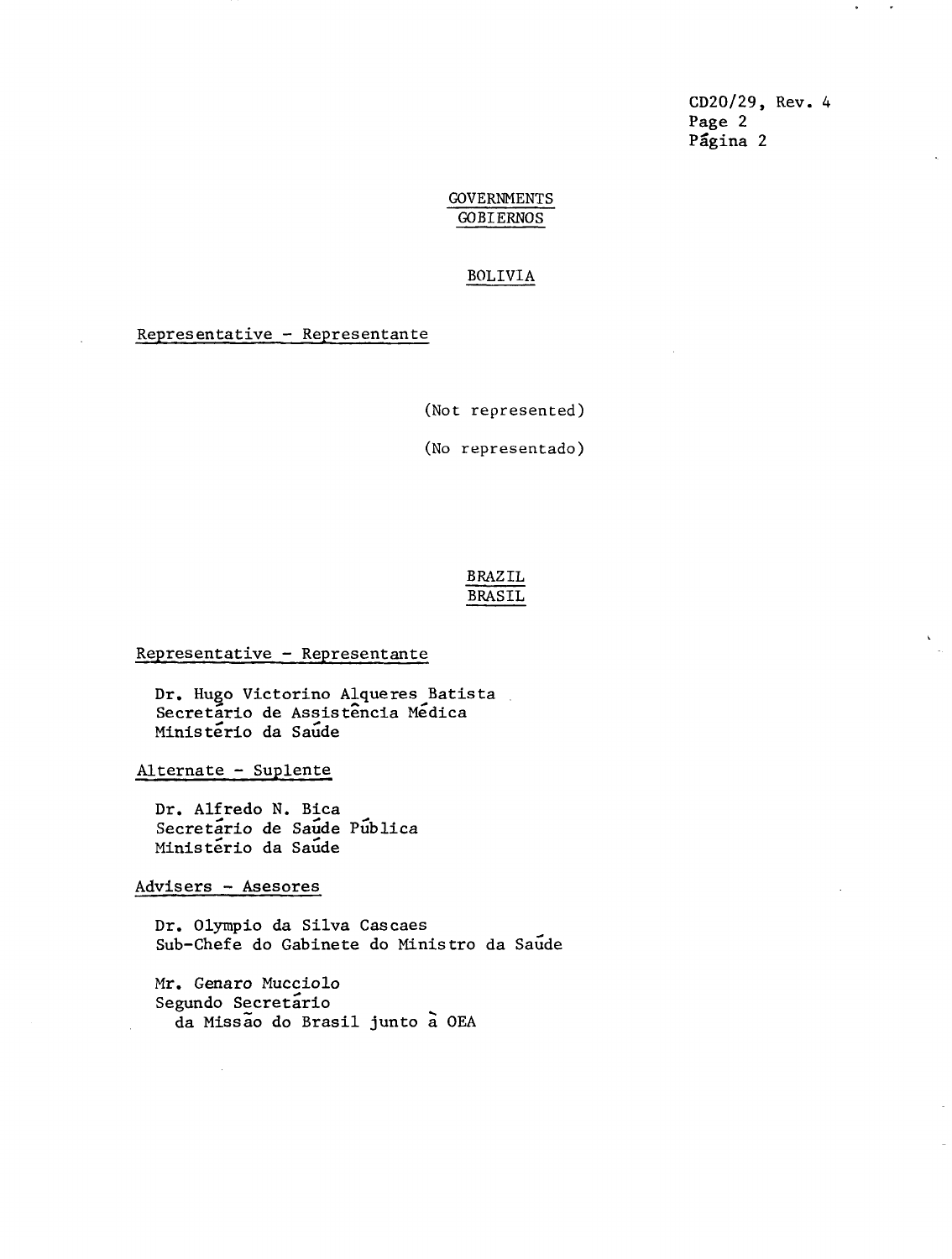CD20/29, Rev. 4 Page 3 Página 3

### GOVERNMENTS GOBIERNOS

CANADA

Representative - Representante

The Hon. John Munro Minister of National Health and Welfare Department of National Health and Welfare

### Alternates - Suplentes

Dr. J. S. Maurice LeClair Deputy Minister of National Health Department of National Health and Welfare

Mr. K. B. Williamson Minister, Canadian Embassy Washington, D.C.

Dr. B. D. B. Layton Principal Medical Officer International Health Department of National Health and Welfare

#### Advisers - Asesores

Dr. Didier Dufour Directeur, Institut National de la Recherche Scientifique-Sante Centre de Biomedecine Université Laval Québec

Dr. Ernest Mastromatteo Director Environmental Health Services Branch Ontario Dept. of Health

Mr. L. S. Clark First Secretary Canadian Embassy Washington, D.C.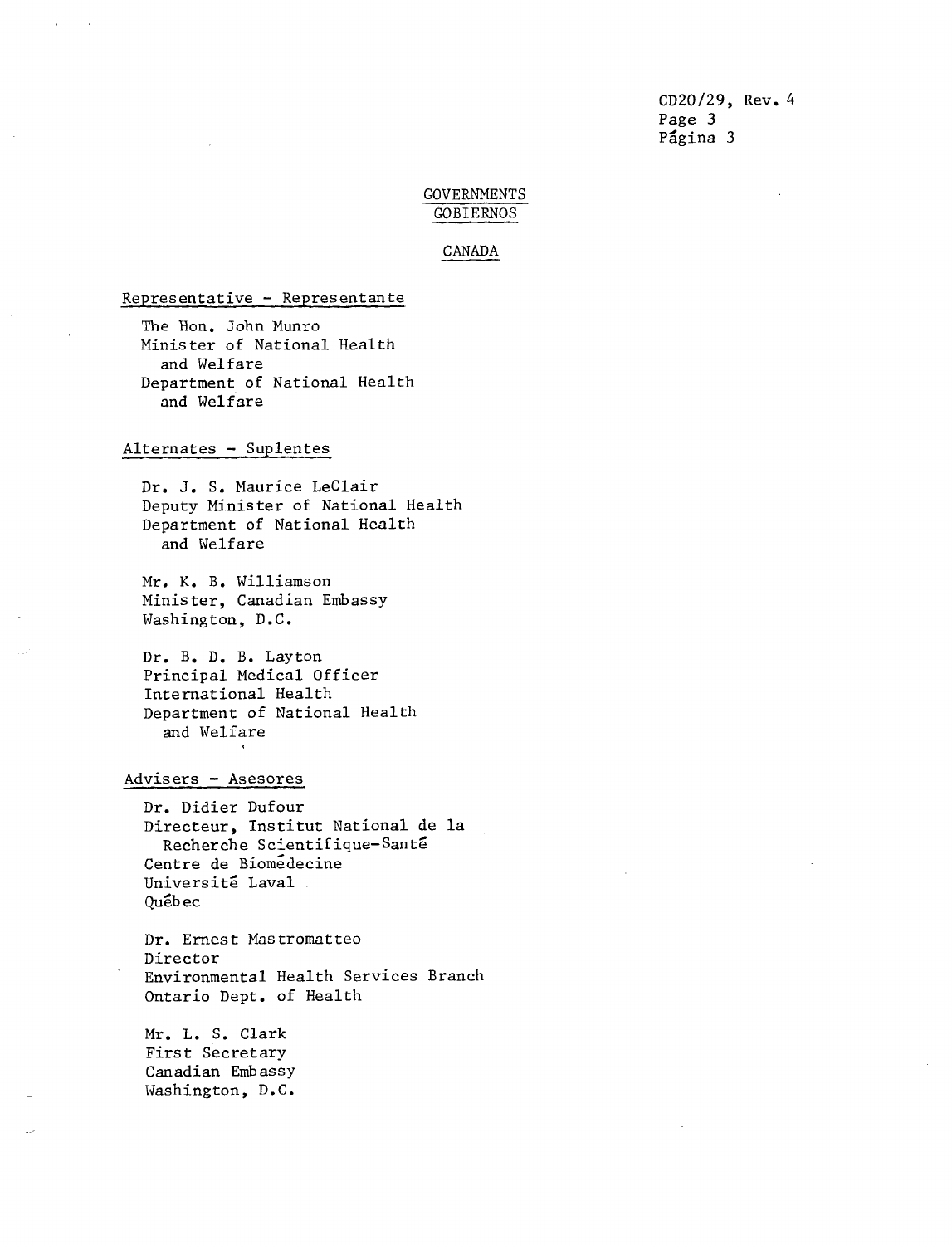CD20/29, Rev. 4 Page 4 Página 4

### GOVERNMENTS GOBIERNOS

#### CHILE

#### Representative - Representante

Dr. Juan Carlos Concha Ministro de Salud Pública Ministerio de Salud Pública

### Alternates - Suplentes

Dr. Bogoslav Juricic Secretario del Consejo Consultivo del Ministerio de Salud Pública, y Jefe, Oficina Asuntos Internacionales del Servicio Nacional de Salud

Sr. Olegario Russi M. Consejero de la Delegación de Chile ante la Organizaci6n de los Estados Americanos Washington, D. C.

Sra. Luz Maria Destefano de Leonard Tercer Secretario de Delegación de Chile ante la Organizaci6n de los Estados Americanos Washington, D.C.

#### COLOMBIA

#### Representative - Representante

Dr. Jose Marla Salazar Buchelli Ministro de Salud Pública Ministerio de Salud Pública

### Alternates - Suplentes

Dr. Pablo Isaza Nieto Jefe, Oficina de Planeación Ministerio de Salud Pública

Dr. Sofonias Yacup Revelo Secretario General Ministerio de Salud Pública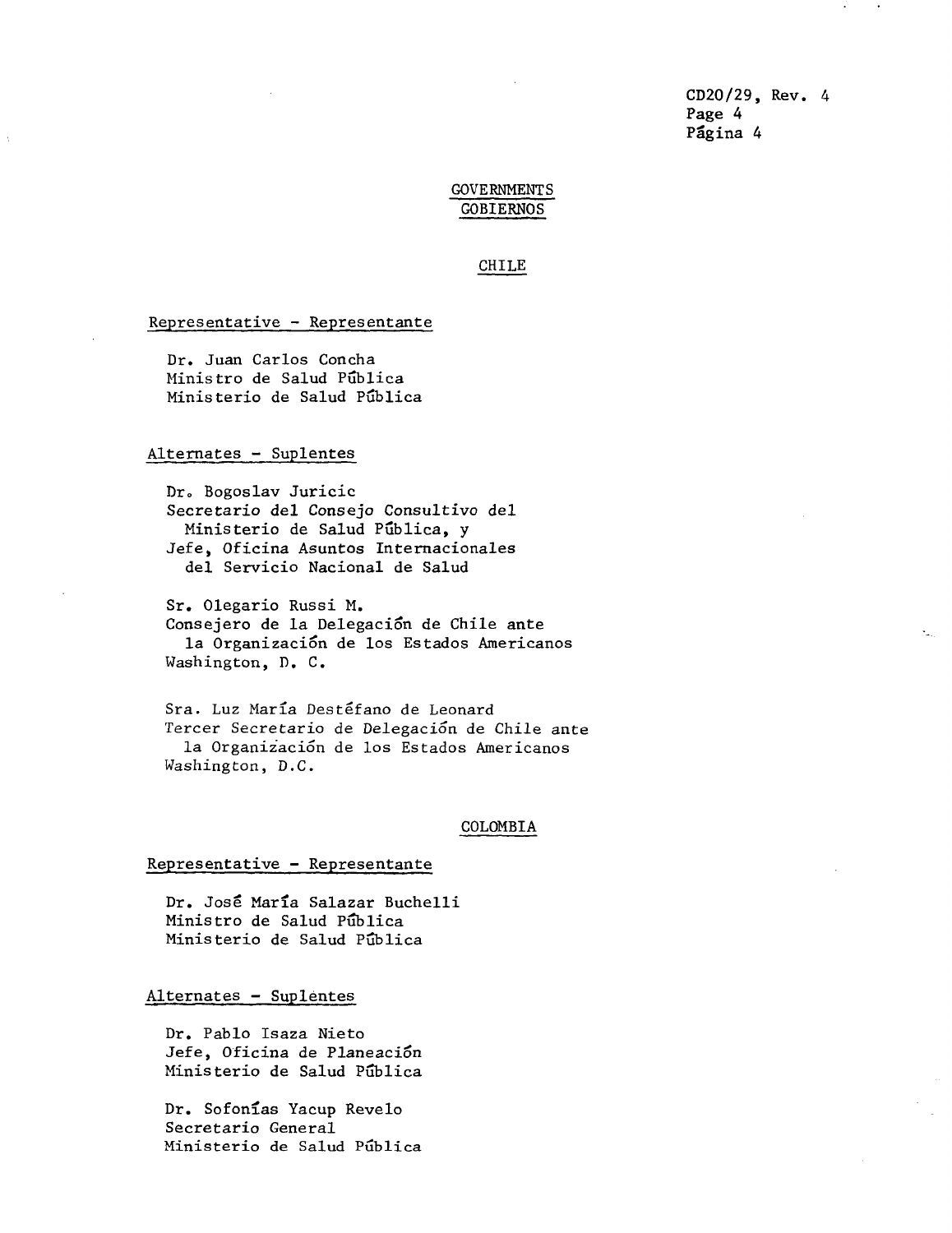CD20/29, Rev. 4 Page 5 Página 5

### GOVERNMENTS GOBIERNOS

#### COSTA RICA

#### Representative - Representante

Dr. Jose Luis Orlich Ministro de Salubridad Pública Ministerio de Salubridad Pública

#### Adviser - Asesor

Dr. Edgar Mohs Villalta Viceministro de Salubridad Pública Ministerio de Salubridad Publica

#### CUBA

#### Representative - Representante

Dr. Roberto Pereda Ch'avez Director del Departamento de Relaciones Internacionales Ministerio de Salud Piblica

Alternates - Suplentes

Dr. Daniel Alonso Menéndez Director de Investigaciones Medicas Ministerio de Salud Pública

Dr. Jose Otero Molina Director, Hospital Docente General Calixto García Ministerio de Salud Piblica

#### Advisers - Asesores

Sr. Teófilo Acosta Rodríguez Primer Secretario de la Mision Permanente ante las Naciones Unidas

Sr. Jesús Zenen Buergo Primer Secretario de la Misi6n Permanente ante las Naciones Unidas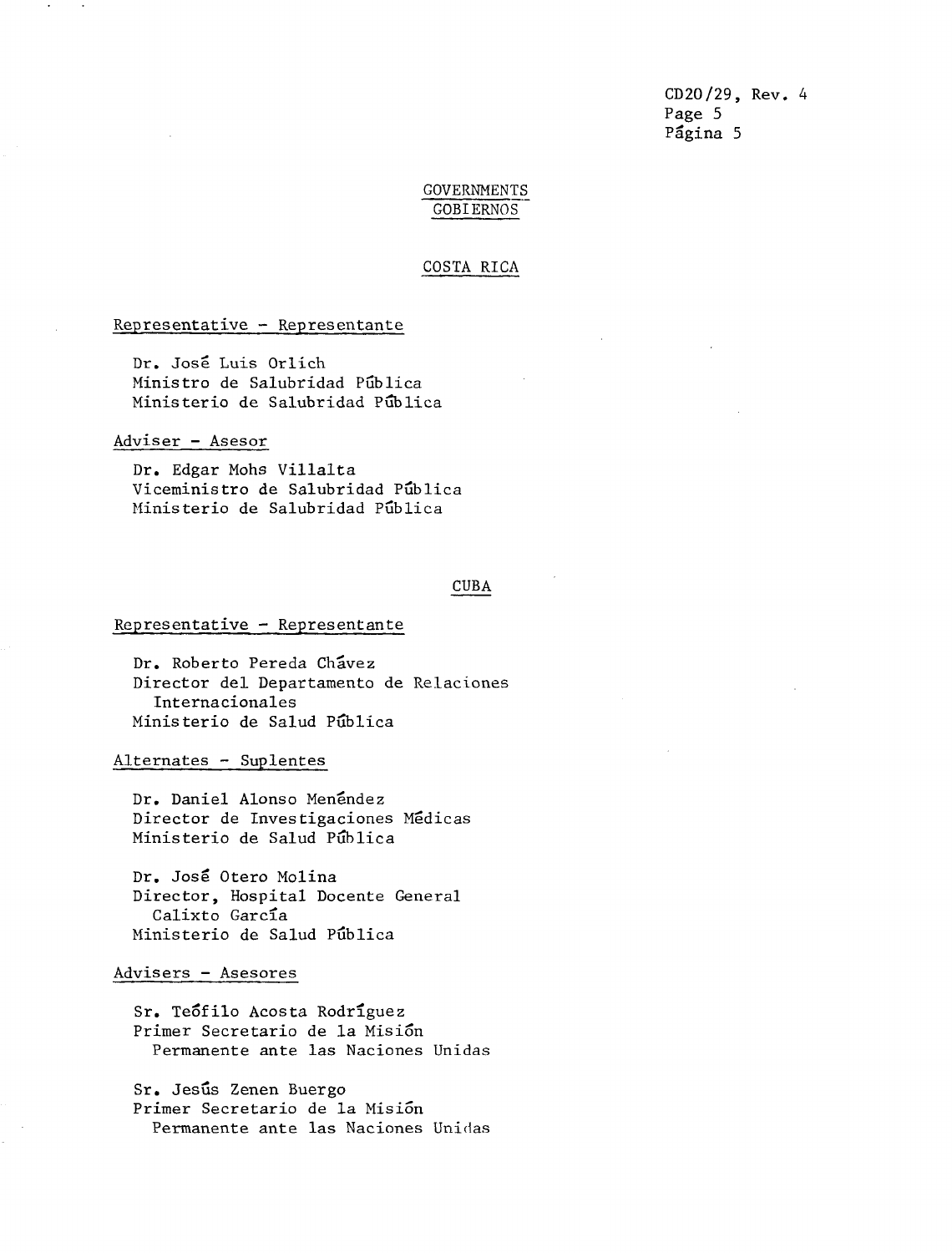CD20/29, Rev. 4 Page 6 Pagina 6

### GOVERNMENTS GOBIERNOS

### DOMINICAN REPUBLIC REPUBLICA DOMINICANA

Representative - Representante

Dr. Francisco Manuel Tezanos Secretario de Estado de Salud Pública y Asistencia Social

### ECUADOR

# Representative - Representante

Dr. Xavier Manrique Subsecretario de Salud Pública Ministerio de Salud Pública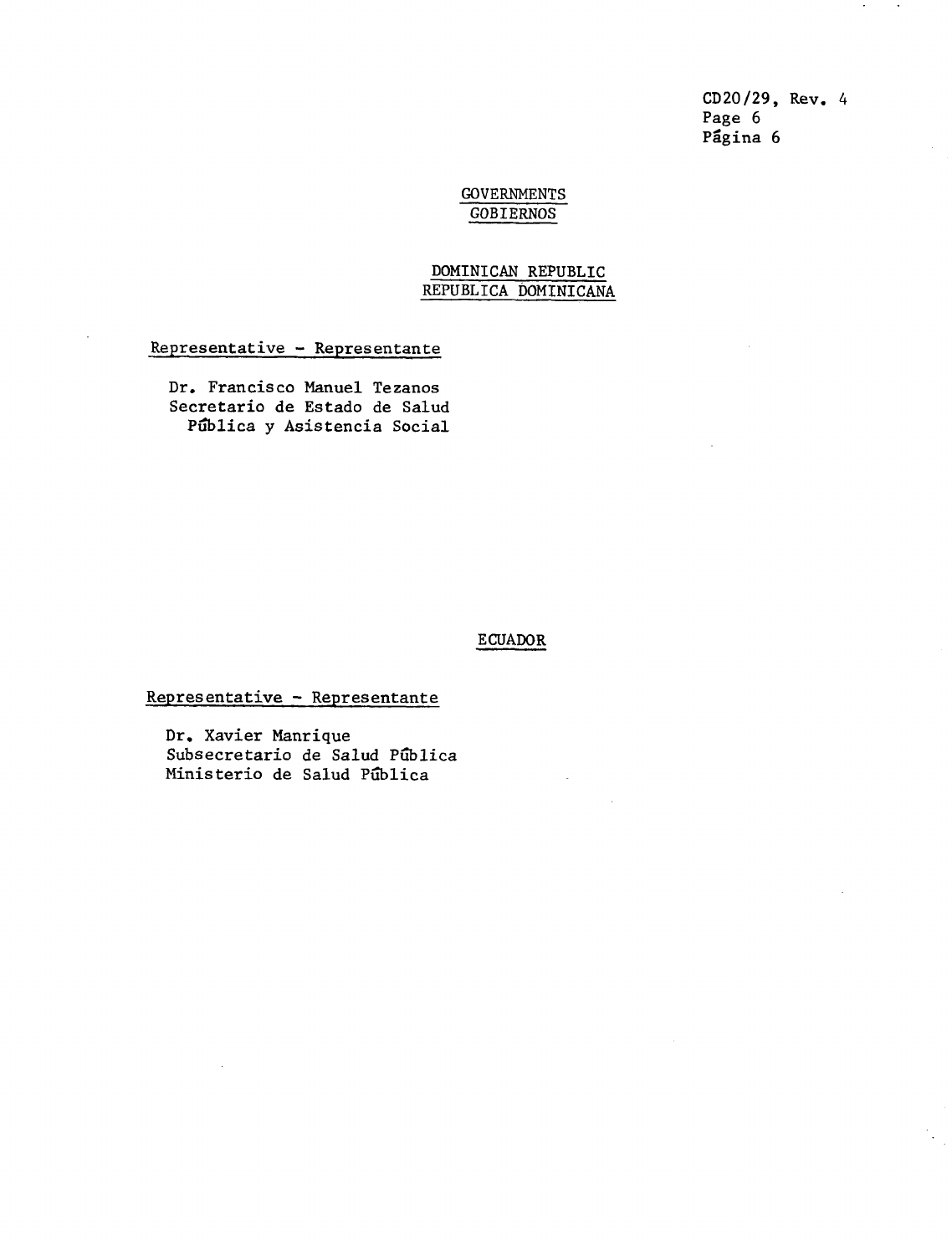CD20/29, Rev. 4 Page 7 Página 7

### GOVERNMENTS GOBIERNOS

#### EL SALVADOR

Representative - Representante

Dr. Alberto Aguilar Rivas Secretario del Departamento de Planificación y Coordinación Ministerio de Salud Pública y Asistencia Social

### FRANCE FRANCIA

### Representative - Representante

M. Gerald Errera 2eme Secretaire Ambassade de France aux Etats Unis Washington, D.C.

Alternate - Suplente

Dr. A. Chiarini Medecin-Inspecteur Regional de la Sante Region Sanitaire Antilles-Guyane

Adviser - Asesor

Dr. Dominique Sterin Attache Scientifique Ambassade de France aux Etats Unis Washington, D.C.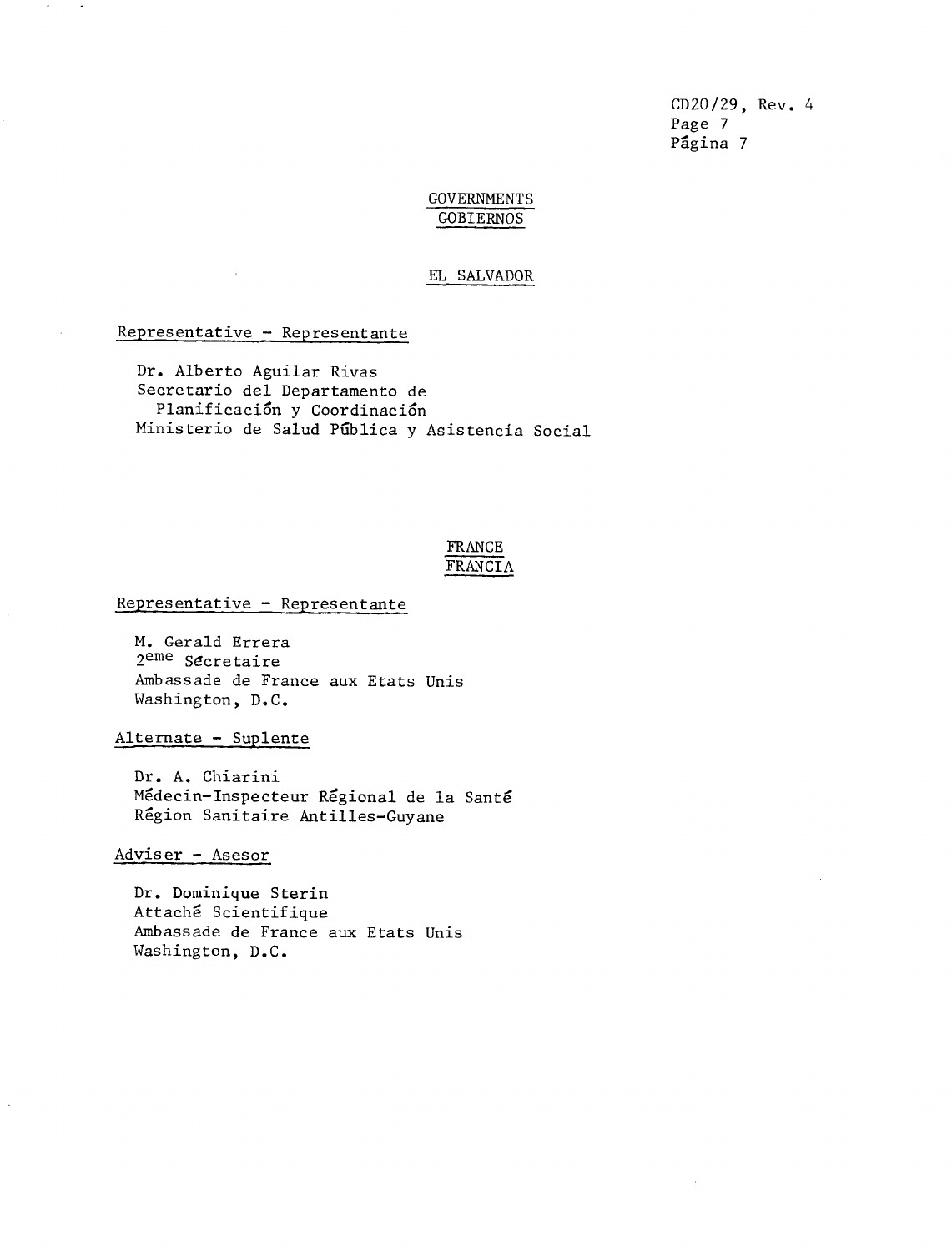CD20/29, Rev. 4 Page 8 Pagina 8

 $\lambda$ 

 $\sim$ 

### GOVERNMENTS GOBIERNOS

#### GUATEMALA

### Representative - Representante

Dr. José Trinidad Uclés Ministro de Salud Publica y Asistencia Social Ministerio de Salud Pública y Asistencia Social

#### GUYANA

Representative - Representante

Dr. Robert L. Baird Chief Medical Officer Ministry of Health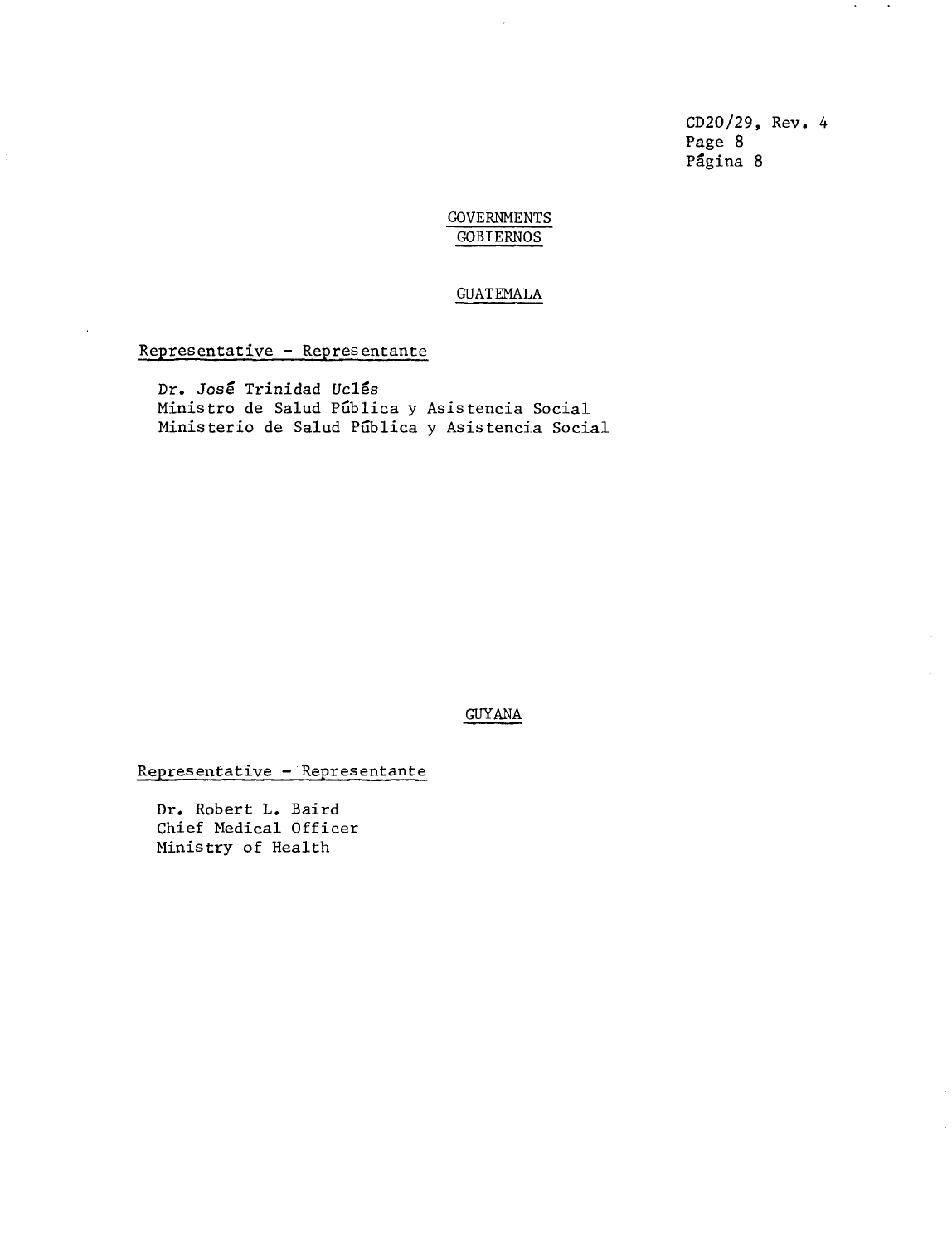CD20/29, Rev. 4 Page 9 Pagina 9

# **GOVERNMENTS** GOBIERNOS

### HAITI

### Representative - Representante

Dr. Alix Théard Secrétaire d'Etat de la Santé Publique et de la Population

### Alternate - Suplente

Dr. Hubert Delva Directeur du Service de Sante Domiciliaire Rurale

#### HONDURAS

### Representative - Representante

Dr. Gilberto Osorio Contreras Ministro de Salud Publica y Asistencia Social Ministerio de Salud Pública y Asistencia Social

Alternate - Suplente

Dr. Carlos A. Pineda Jefe del Departamento de Planificaci6n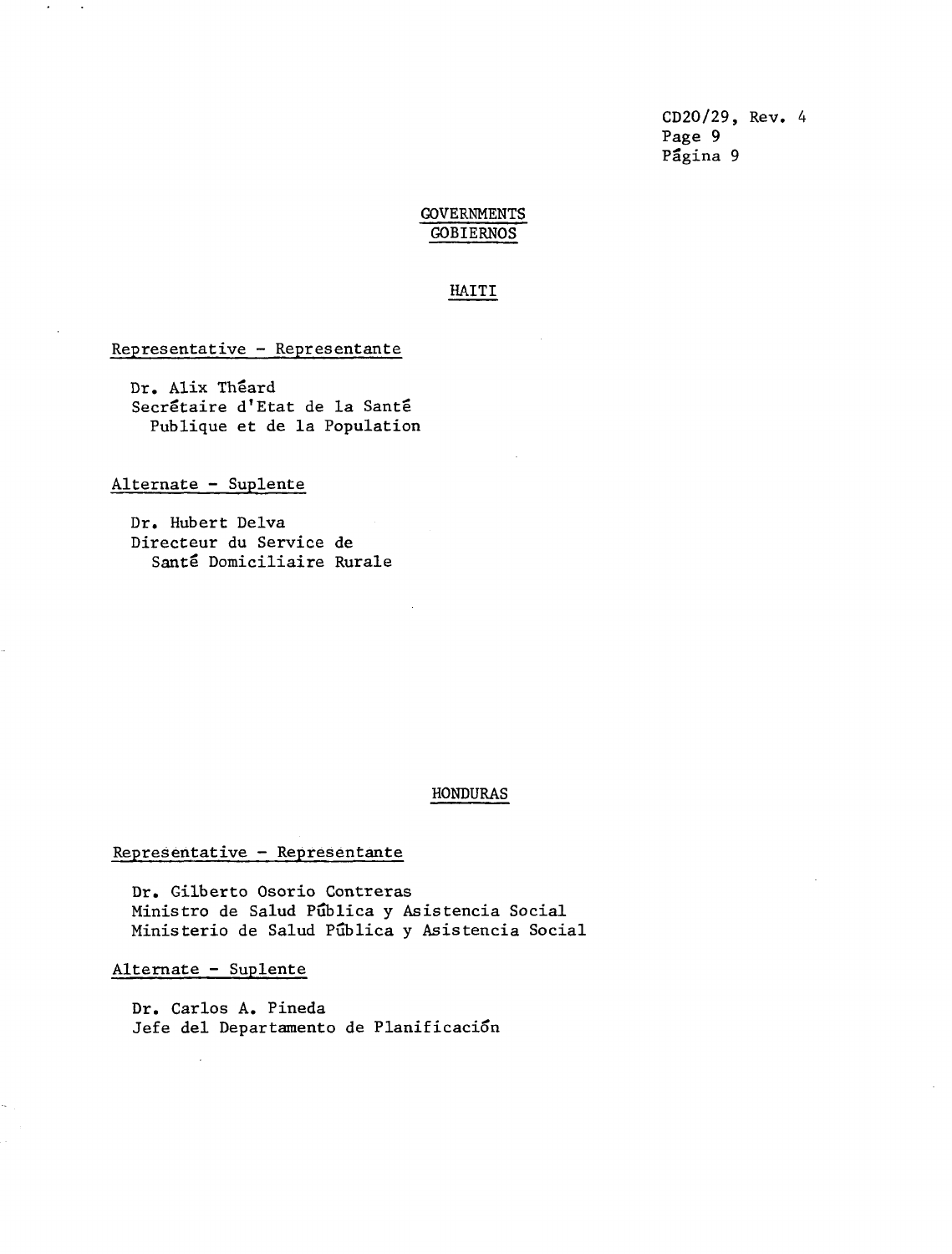CD20/29, Rev. 4 Page 10 Pagina 10

 $\sim$ 

#### GOVERNMENTS GOBIERNOS

### JAMAICA

### Representative - Representante

Dr. E. J. Valentine Principal Medical Officer

### KINGDOM OF THE NETHERLANDS REINO DE LOS PAISES BAJOS

Representative - Representante

Dr. J. T. H. Gielen Director-General of Public Health The Netherlands Antilles

Alternates - Suplentes

Dr. W. A. van Kanten Deputy Director of Health Surinam

Mr. H.E.Th.E. Mathon First Secretary of the Embassy Washington, D.C.

Dr. A. E. Hart Pediatrician Member, Board Medical Association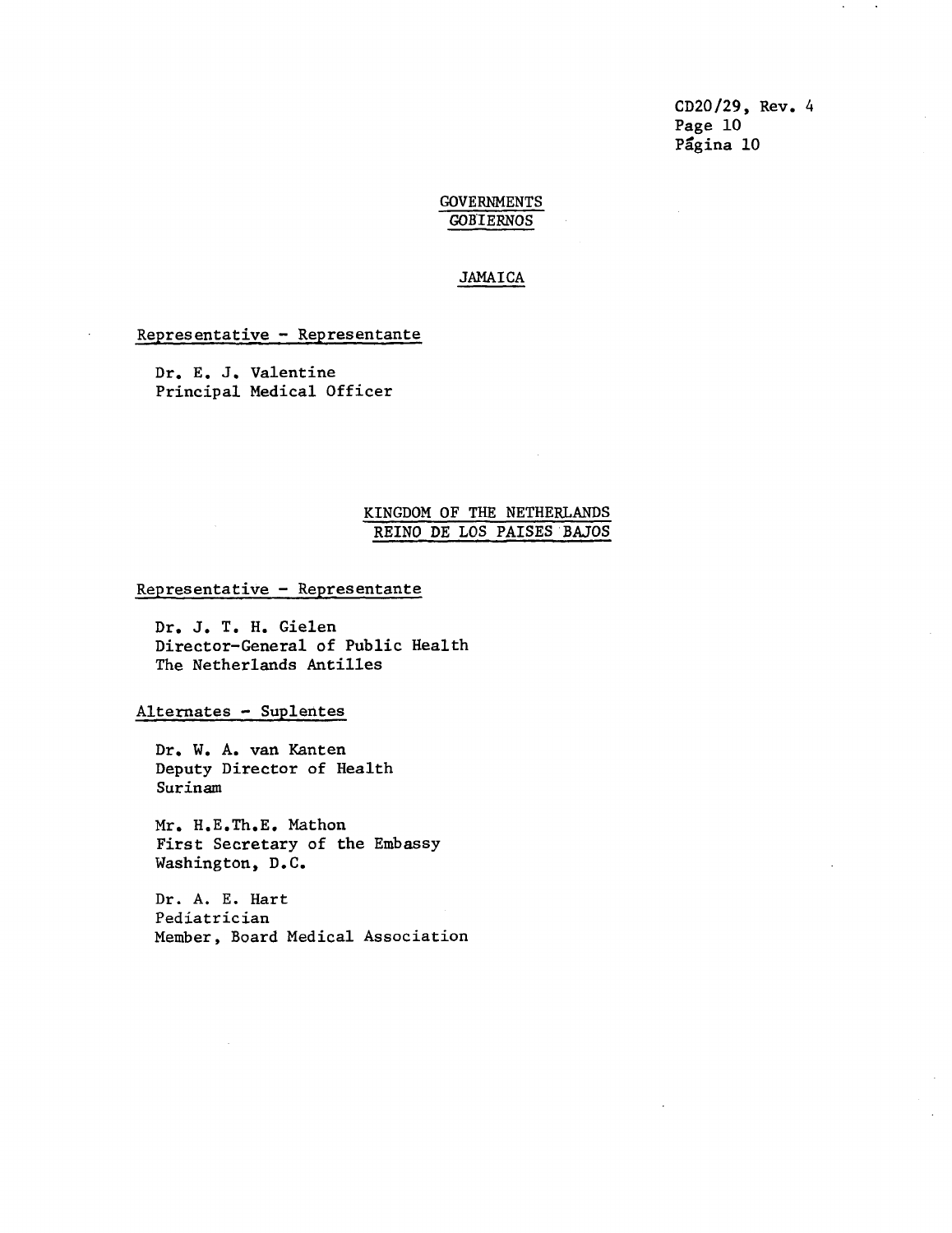CD20/29, Rev. 4 Page 11 Página 11

# **GOVERNMENTS** GOBIERNOS

### MEXICO

### Representative - Representante

Dr. Renaldo Guzman Orozco Subsecretario de Salubridad Secretaría de Salubridad y Asistencia

### Alternates - Suplentes

Dr. Hector Acufa Monteverde Director General de Asuntos Internacionales Secretar'a de Salubridad y Asistencia

Dr. Jorge Vilchis Villasefior Director de Epidemiología y Campañas Sanitarias Secretaria de Salubridad y Asistencia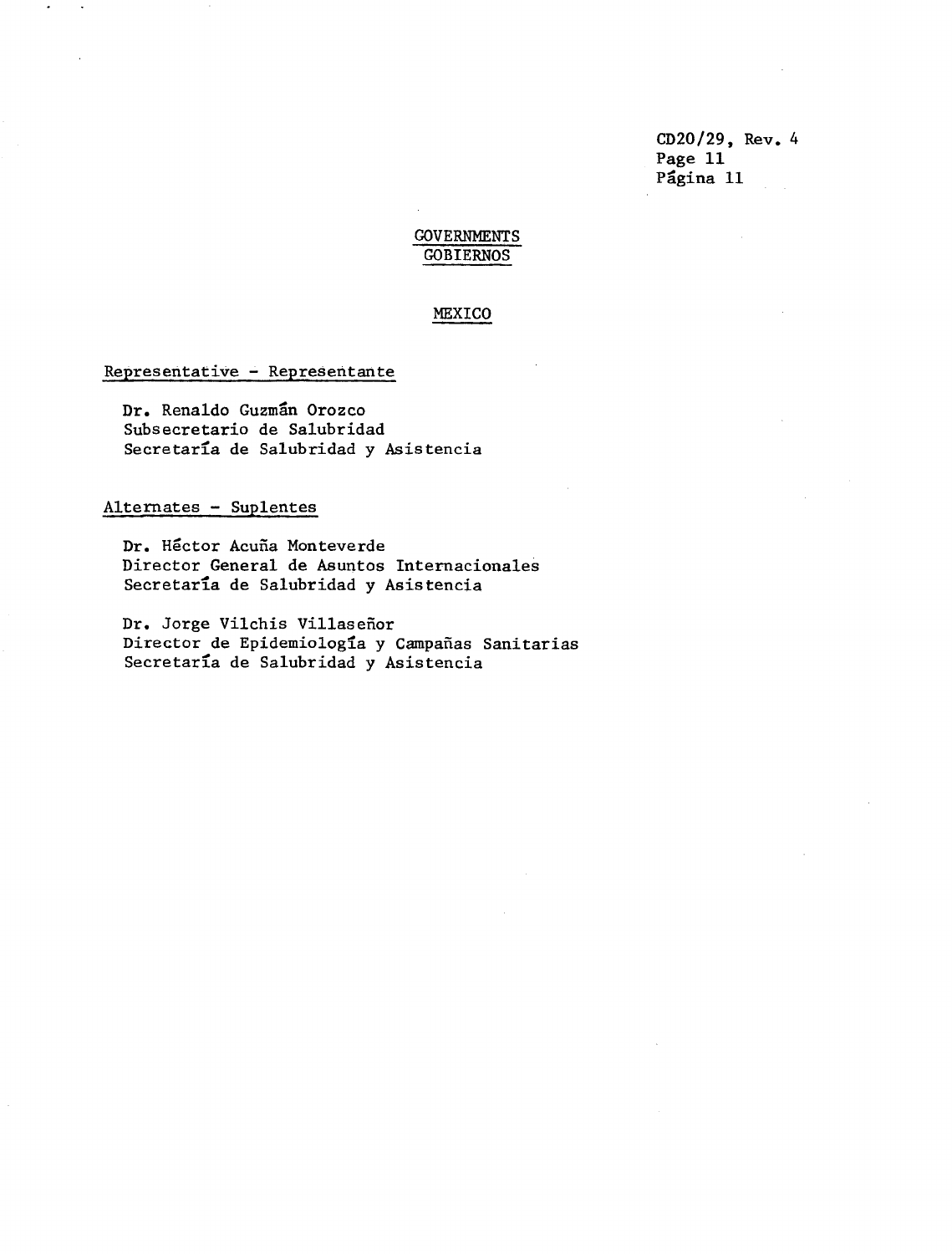CD20/29, Rev. 4 Page 12 Pagina 12

### **GOVERNMENTS** GOBIERNOS

### NICARAGUA

### Representative - Representante

Dr. Carlos H. Canales Director General de Salud Pública

# Alternate - Suplente

Dr. Orontes Aviles Director de Planificaci6n de la Salud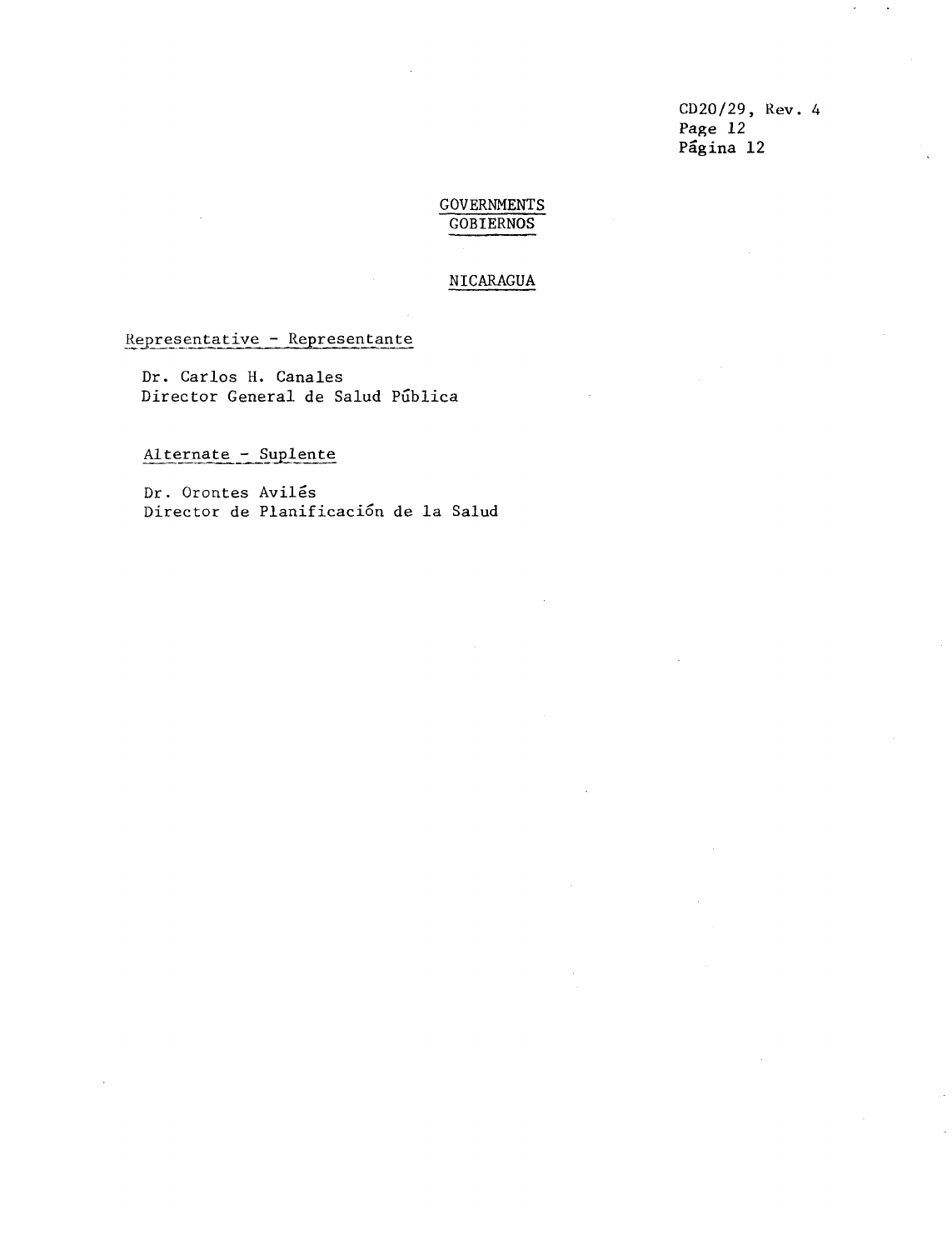CD20/29, Rev. 4 Page 13 Página 13

### GOVERNMENTS GOBIERNOS

### PANAMA

### Representative - Representante

Sr. Rogelio Novey Secretario Embajada de Panama

### PARAGUAY

### Representative - Representante

Dr. Roque J. Avila Embajador del Paraguay ante la Organización de los Estados Americanos

Sr. Gilberto Cañiza Consejero, Embajada del Paraguay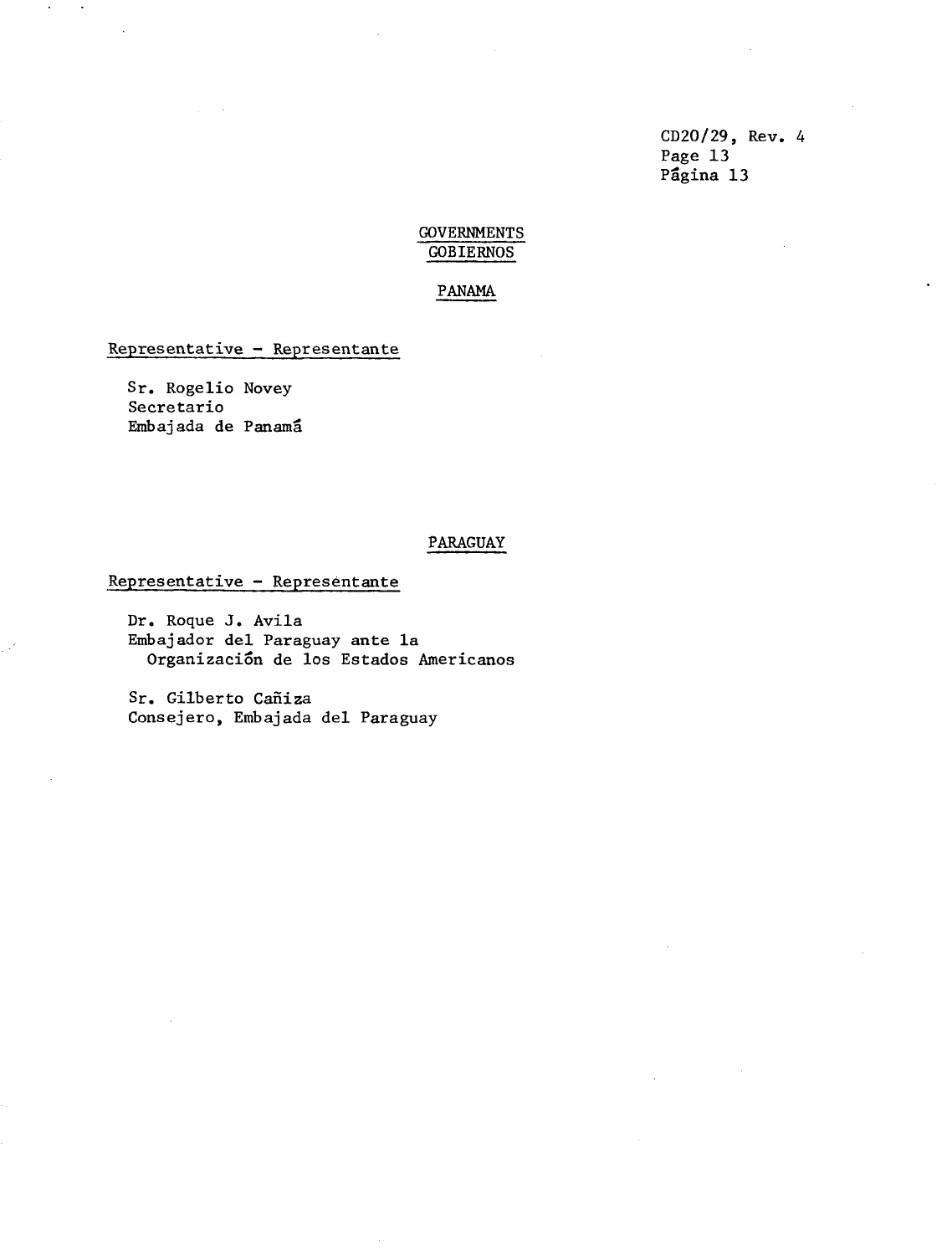CD20/29, Rev. 4 Page 14 Página 14

### GOVERNMENTS GOBIERNOS

PERU

Representative - Representante

Dr. Baltazar Caravedo Carranza Director Superior de Salud Ministerio de Salud

### TRINIDAD AND TOBAGO TRINIDAD Y TABAGO

Representative - Representante

Mr. John L. Nuñez Permanent Secretary Ministry of Health and Local Government

Alternate - Suplente

Dr. Mervyn U. Henry Chief Medical Officer Ministry of Health and Local Government

### Adviser - Asesor

Miss C. A. Baptiste Alternate Representative of Trinidad and Tobago to the Organization of American States Washington, D.C.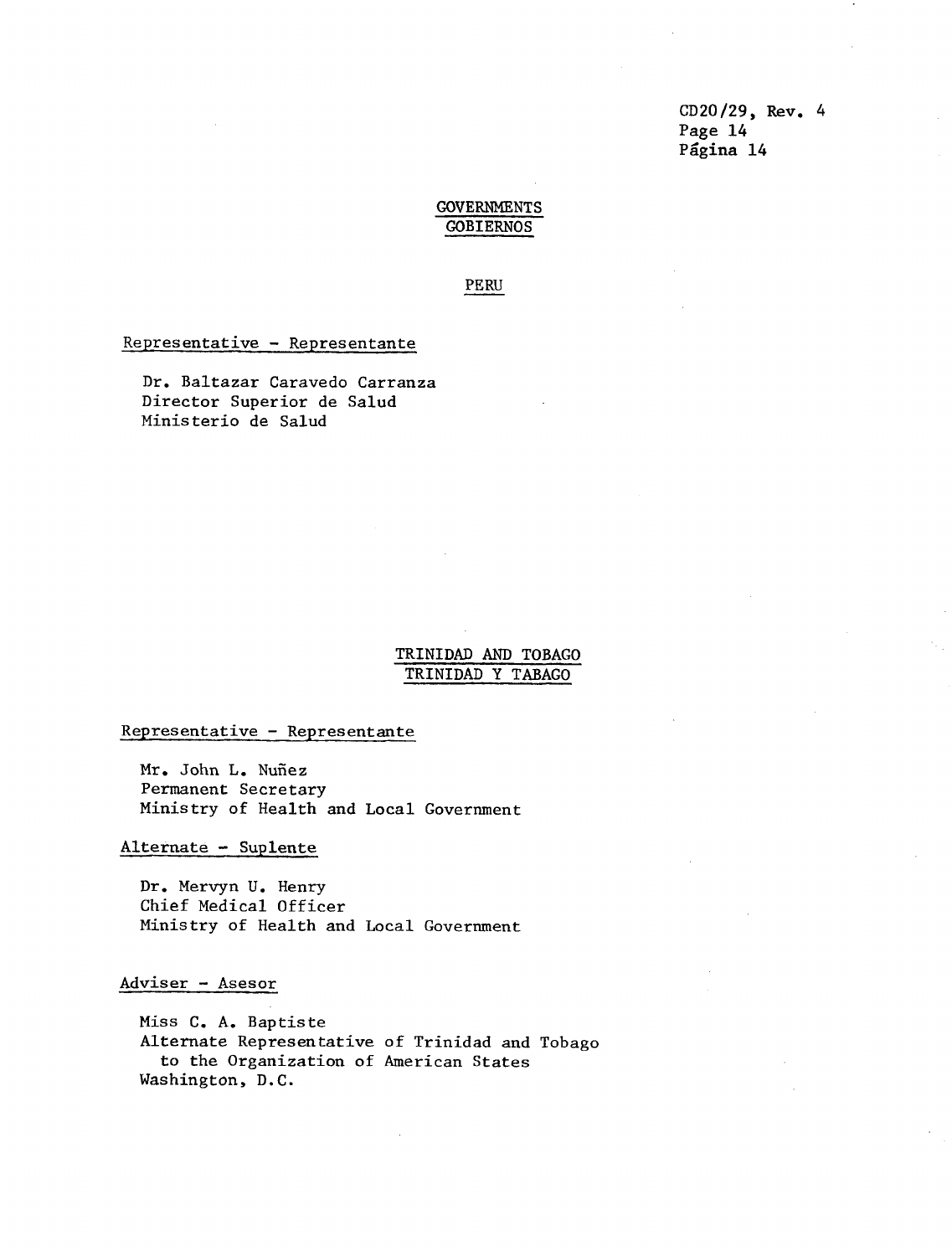CD20/29, Rev. 4 Page 15 Pagina 15

### GOVERNMENTS GOBIERNOS

### UNITED KINGDOM REINO UNIDO

### Representative - Representante

Dr. James Malcolm Liston Chief Medical Adviser Overseas Development Administration Foreign and Commonwealth Office

#### Alternate - Suplente

Mr. Richard Thomas First Secretary of the British Embassy Washington, D.C.

### UNITED STATES OF AMERICA ESTADOS UNIDOS DE AMERICA

### Representative - Representante

Dr. Jesse L. Steinfeld Surgeon General Public Health Service Department of Health, Education, and Welfare

#### Alternates - Suplentes

Dr. P. F. Robert de Caires Associate Director for Planning and Evaluation Office of International Health Department of Health, Education, and Welfare

Dr. S. Paul Ehrlich, Jr. Director, Office of International Health Department of Health, Education, and Welfare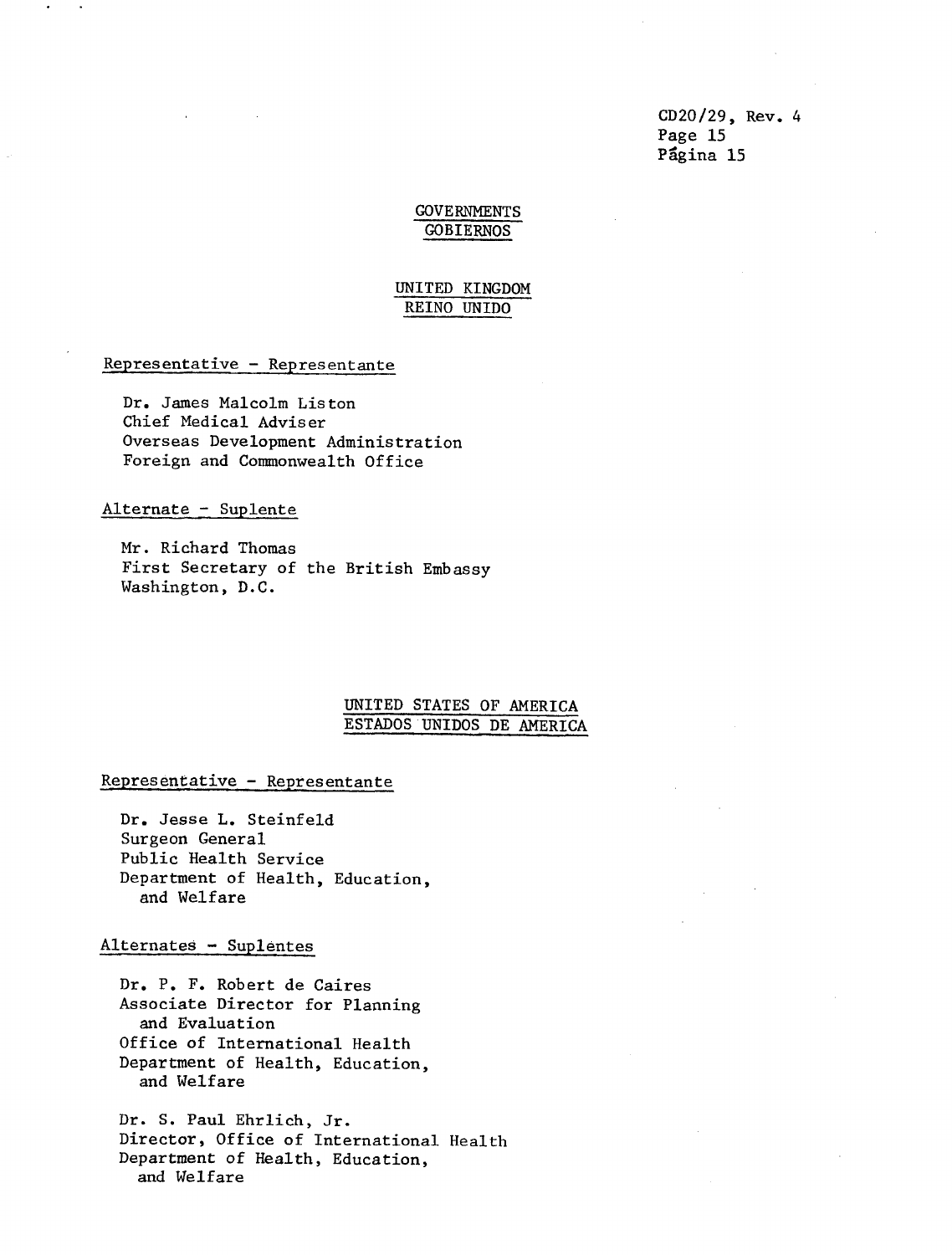CD20/29, Rev. 4 Page 16 Página 16

### GOVERNMENTS GOBIERNOS

### UNITED STATES OF AMERICA (cont.) ESTADOS UNIDOS DE AMERICA (cont.)

#### Advisers - Asesores

Mr. Lyndall G. Beamer Program Analyst Office of International Health Department of Health, Education, and Welfare

Miss Rose Belmont Chief, International Organizations Office of International Health Department of Health, Education, and Welfare

Mr. John L. Hagan Foreign Affairs Officer Bureau of International Organizations Affairs Department of State

Mr. Edward P. Noziglia Agency Director, Health and Drug Control Bureau of International Organizations Affairs Department of State

Dr. Albert P. Talboys Chief Sanitary Engineer Office of International Health Department of Health, Education, and Welfare

Mr. Simon N. Wilson Inter-American Organizations Adviser Bureau of Inter-American Affairs Department of State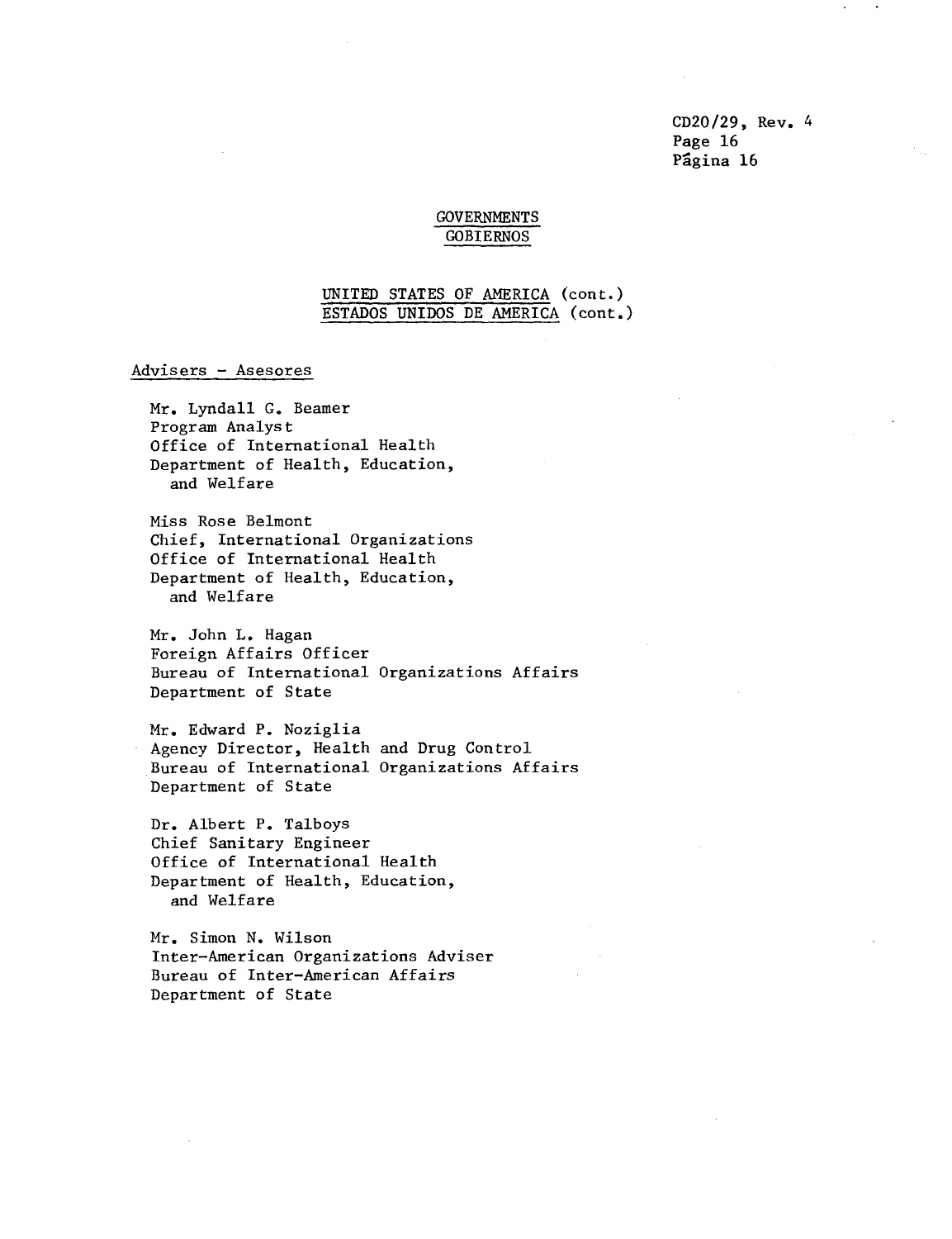CD20/29, Rev. 4 Page 17 Página 17

### GOVERNMENTS GOBIERNOS

#### URUGUAY

### Representative - Representante

Dr. Abelardo Saenz Sanguinetti Presidente de la Comisión de Asuntos Internacionales Ministerio de Salud Pública

### Alternate - Suplente

Dr. José Saralegui Padrón Director Adjunto de Higiene Ministerio de Salud PGblica

#### VENEZUELA

#### Representative - Representante

Ing. Joseba A. Lascurain B. Director de Malariología y Saneamiento Ambiental Ministerio de Sanidad y Asistencia Social

#### Alternate - Suplente

Dr. Rail Arellano Moreno Director del Hospital Universitario de los Andes Ministerio de Sanidad y Asistencia Social

# Adviser - Asesor

Dr. Emilio Lopez Vidal Medico Adjunto de la Oficina de Salud Publica Internacional Ministerio de Sanidad y Asistencia Social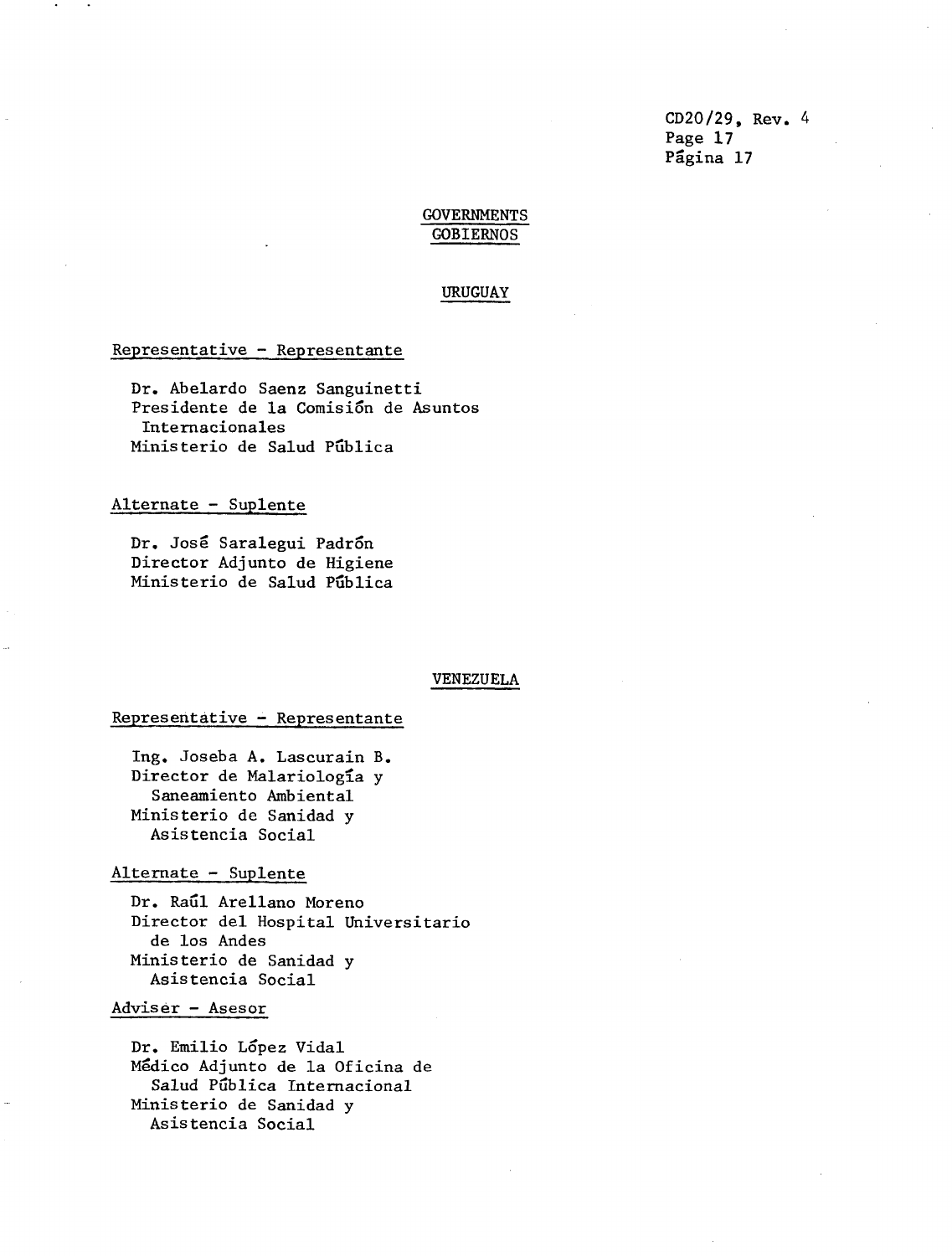CD20/29, Rev. 4 Page 18 Página 18

 $\bullet$  $\bullet$ 

### EXECUTIVE COMMITTEE OF THE DIRECTING COUNCIL COMITE EJECUTIVO DEL CONSEJO DIRECTIVO

### Representative - Representante

Dr. Rogelio Valladares Chairman of the Executive Committee Presidente del Comité Ejecutivo

### WORLD HEALTH ORGANIZATION ORGANIZACION MUNDIAL DE LA SALUD

 $\sim$ 

Dr. L. Bernard Assistant Director-General Subdirector General

### ADVISER TO THE PAN AMERICAN HEALTH ORGANIZATION ASESOR DE LA ORGANIZACION PANAMERICANA DE LA SALUD

Dr. Albert B. Sabin President The Weizmann Institute of Science Rehovot, Israel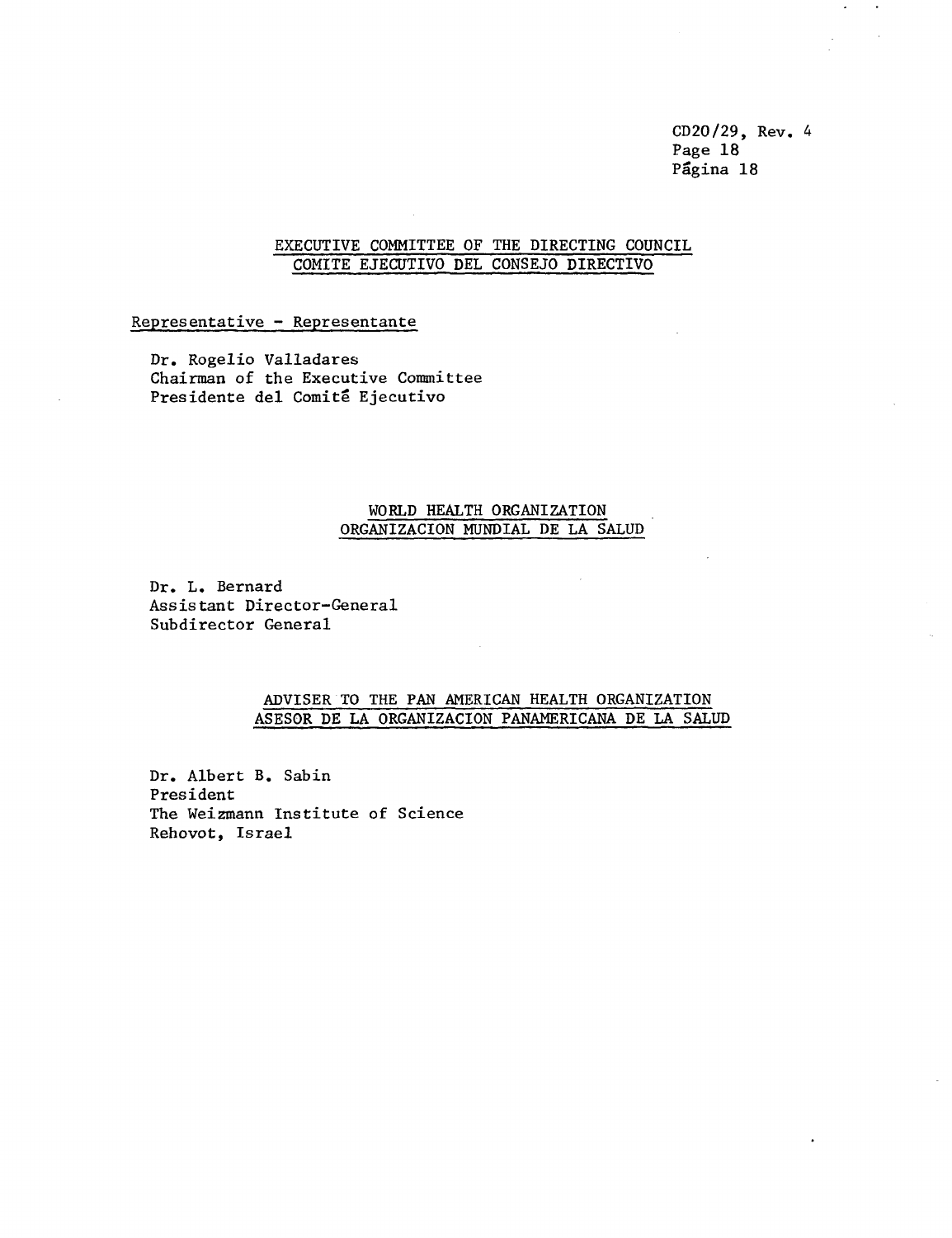CD20/29, Rev. 4 Page 19 Página 19

### SECRETARIAT SECRETARIA

### PAN AMERICAN SANITARY BUREAU OFICINA SANITARIA PANAMERICANA

### Secretary ex officio of the Council Secretario ex officio del Consejo

Dr. Abraham Horwitz Director

### Advisers to the Director of the Pan American Sanitary Bureau Asesores del Director de la Oficina Sanitaria Panamericana

Dr. Charles L. Williams, Jr. Deputy Director

Dr. Alfredo Arreaza Guzmán Assistant Director

Mr. Clarence H. Moore Acting Chief of Administration

Dr. Pedro N. Acha, Chief Department of Human and Animal Health

Miss Mary H. Burke, Chief Department of Health Statistics

Dr. Alfredo L. Bravo, Chief Department of Medical Care Administration

Mr. Earl D. Brooks, Chief Department of Management and Personnel

Dr. Hector A. Coll, Chief Office of Liaison and Public Relations

Dr. Carlos Diaz Coller, Chief Department of Scientific Communications

Dr. Abraham Drobny, Chief Department of Health Services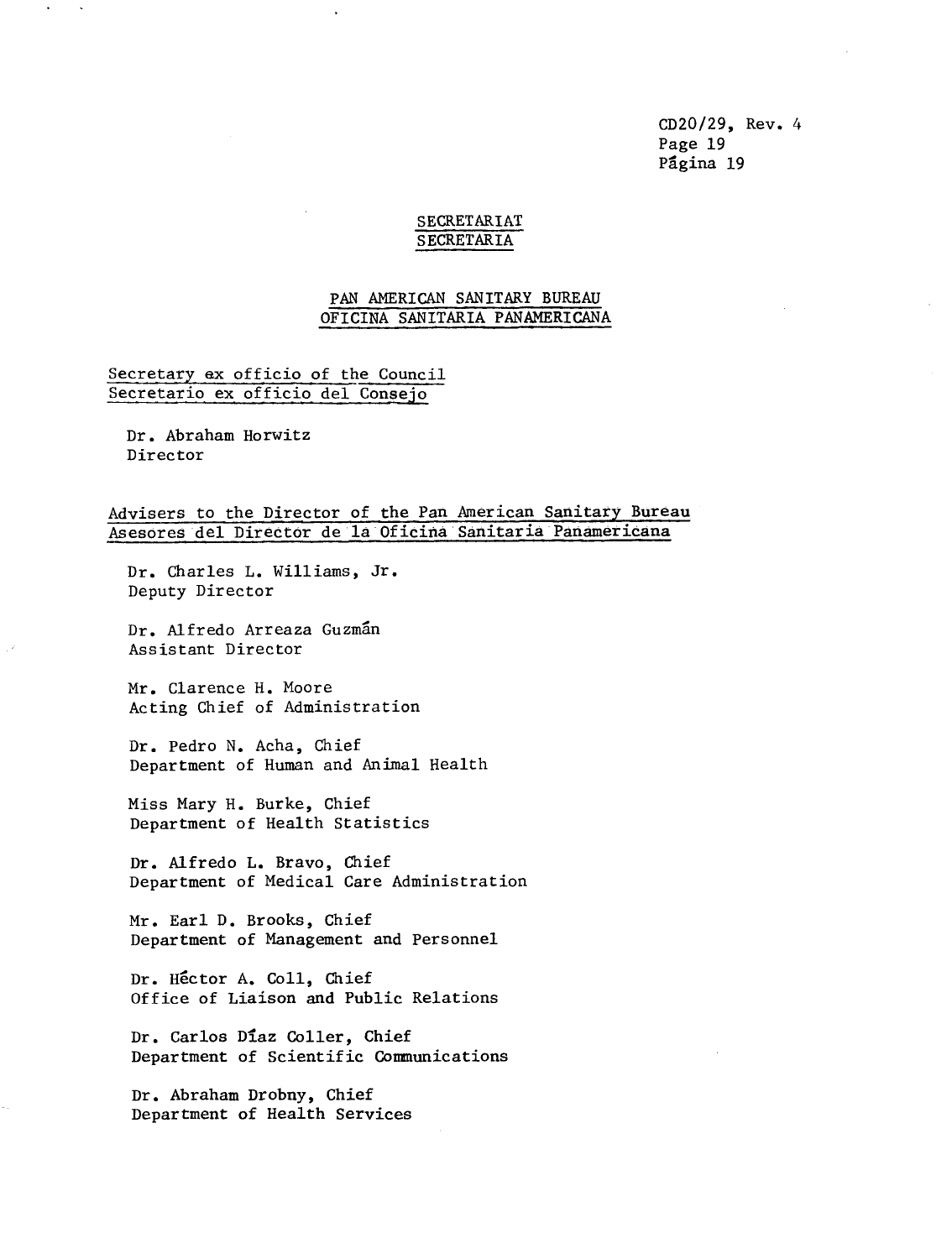CD20/29, Rev. 4 Page 20 Página 20

### PAN AMERICAN SANITARY BUREAU (cont.) OFICINA SANITARIA PANAMERICANA (cont.)

Dr. José Luis García Gutiérrez, Chief Department of Special Technical Services

Dr. Guzman Garcia Martin, Chief Department of Malaria Eradication

Dr. Mark D. Hollis, Chief Department of Environmental Sciences and Engineering

Dr. Mauricio Martins da Silva, Chief Department of Research Development and Coordination

Dr. Richard A. Prindle, Chief Department of Health and Population Dynamics

Dr. Bichat de A. Rodrigues, Acting Chief Department of Communicable Diseases

Dr. Ramon Villarreal, Chief Department of Human Resources Development

Chief, Secretariat Services Jefe, Servicios de Secretaría

Mr. Luis Larrea Alba, Jr., Chief Personnel and Cenference Section

Consultants for Technical Discussions Consultores para las Discusiones Técnicas

Dr. Leslie Chambers Director, Institute of Environmental Health School of Public Health The University of Texas at Houston Houston. Texas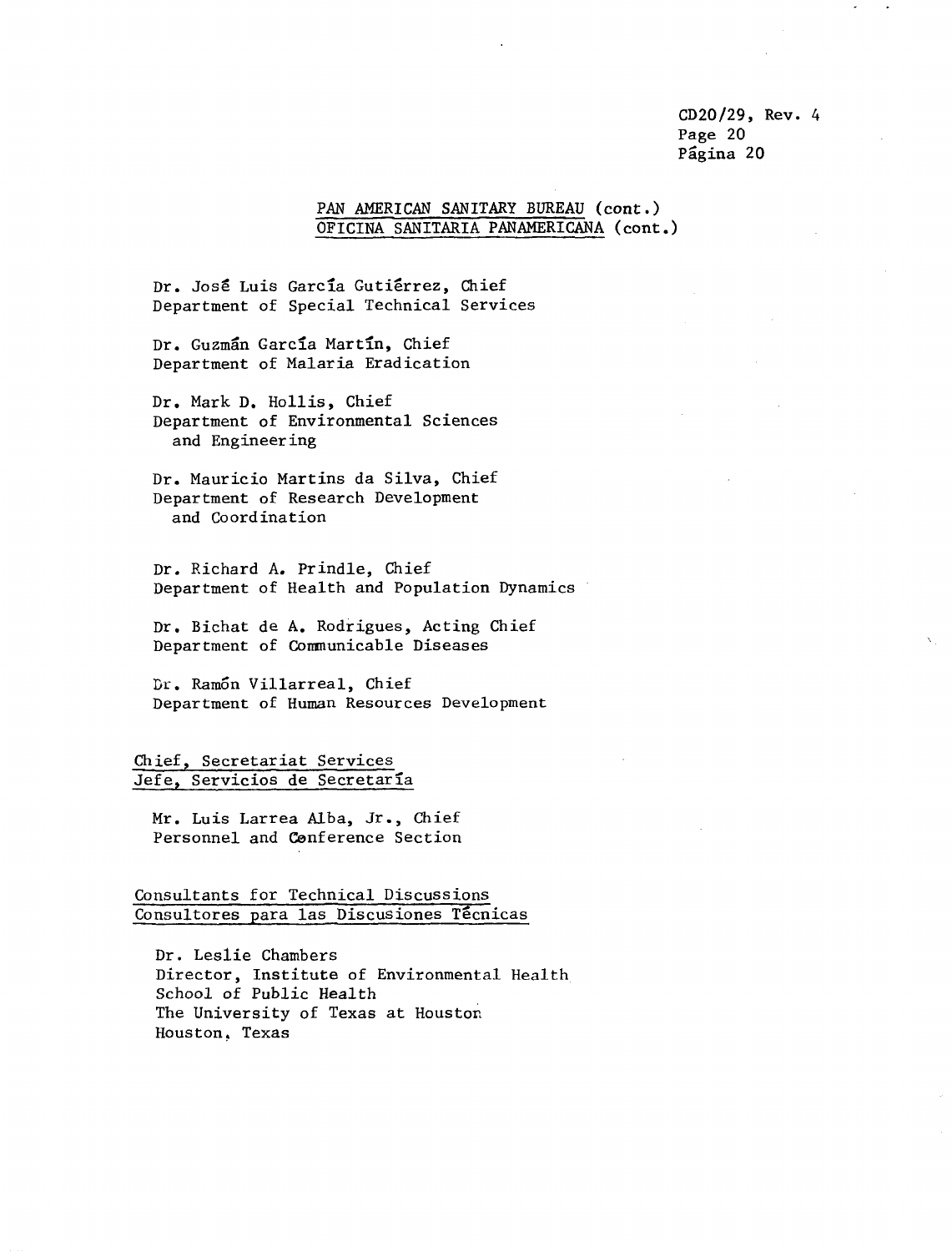CD20/29, Rev. 4 Page 21 Página 21

### PAN AMERICAN SANITARY BUREAU (cont.) OFICINA SANITARIA PANAMERICANA (cont.)

Consultants for Technical Discussions (cont.) Consultores para las Discusiones Tecnicas (cont.)

Dr. John J. Hanlon Assistant Surgeon General United States Public Health Service Washington, D.C.

Sr. Carlos Sanz de Santamaria Presidente Comité Interamericano de la Alianza para el Progreso Washington, D.C.

Ing. Luis Wannoni L. Presidente Asociacion Interamericana de Ingenierla Sanitaria (AIDIS) Caracas, Venezuela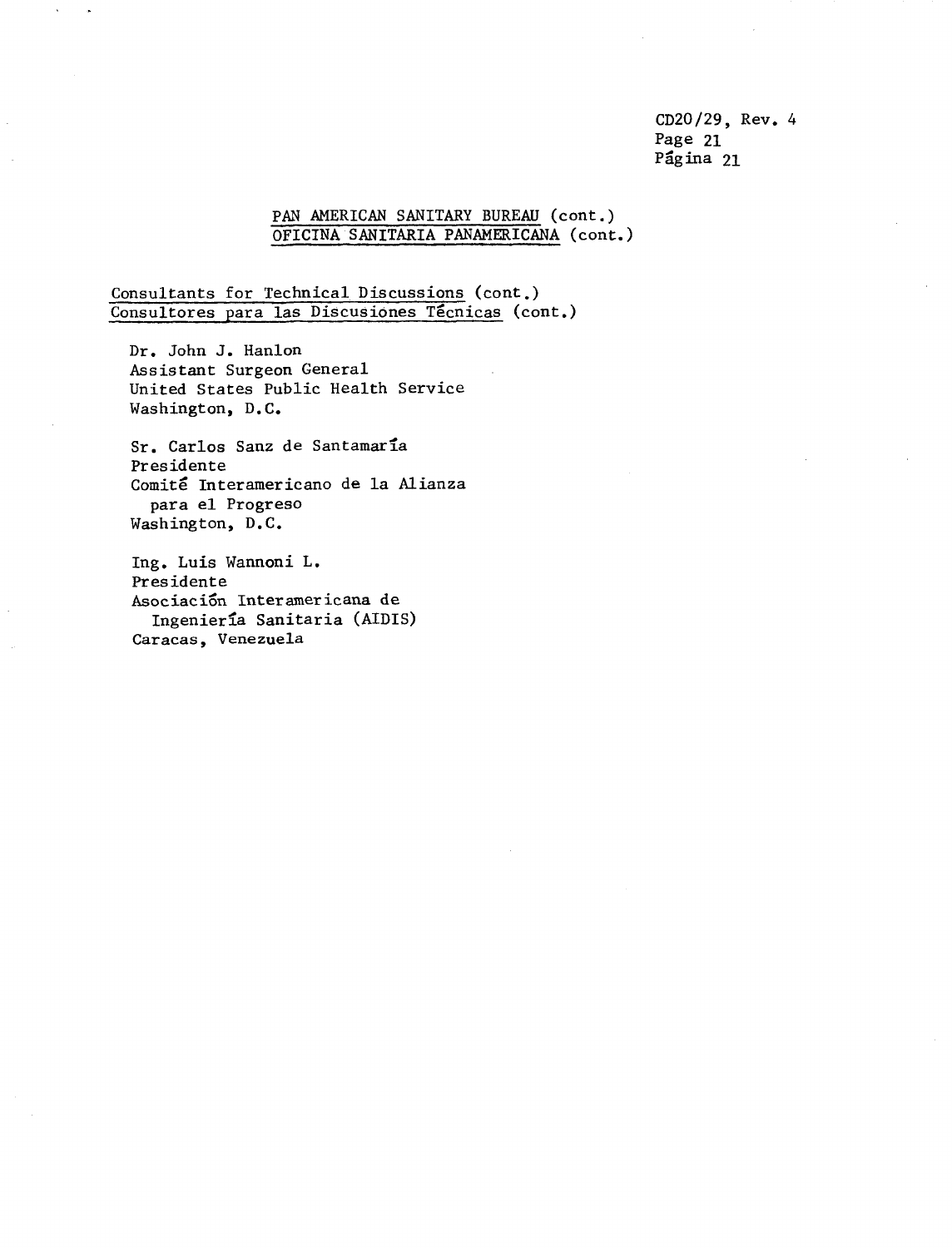CD20/29, Rev. 4 Page 22 Pagina 22

#### OBSERVERS OBSERVADORES

### ORGANIZATION OF AMERICAN STATES (OAS) ORGANIZACION DE LOS ESTADOS AMERICANOS (OEA)

Sr. O. Howard Salzman Director de la Oficina de Enlace y Coordinaci6n

Dr. Jose A. Tijerino Subdirector Departamento de Asuntos Sociales

Sr. Beryl Frank Jefe de la Unidad Técnica de Seguridad Social

### INTER-AMERICAN DEVELOPMENT BANK BANCO INTERAMERICANO DE DESARROLLO

Sr. Humberto Olivero Jefe, Sección de Ingeniería Sanitaria

Sr. Eduardo Novaes Especialista Grupo de Desarrollo Social Divisi6n de Estudios Especiales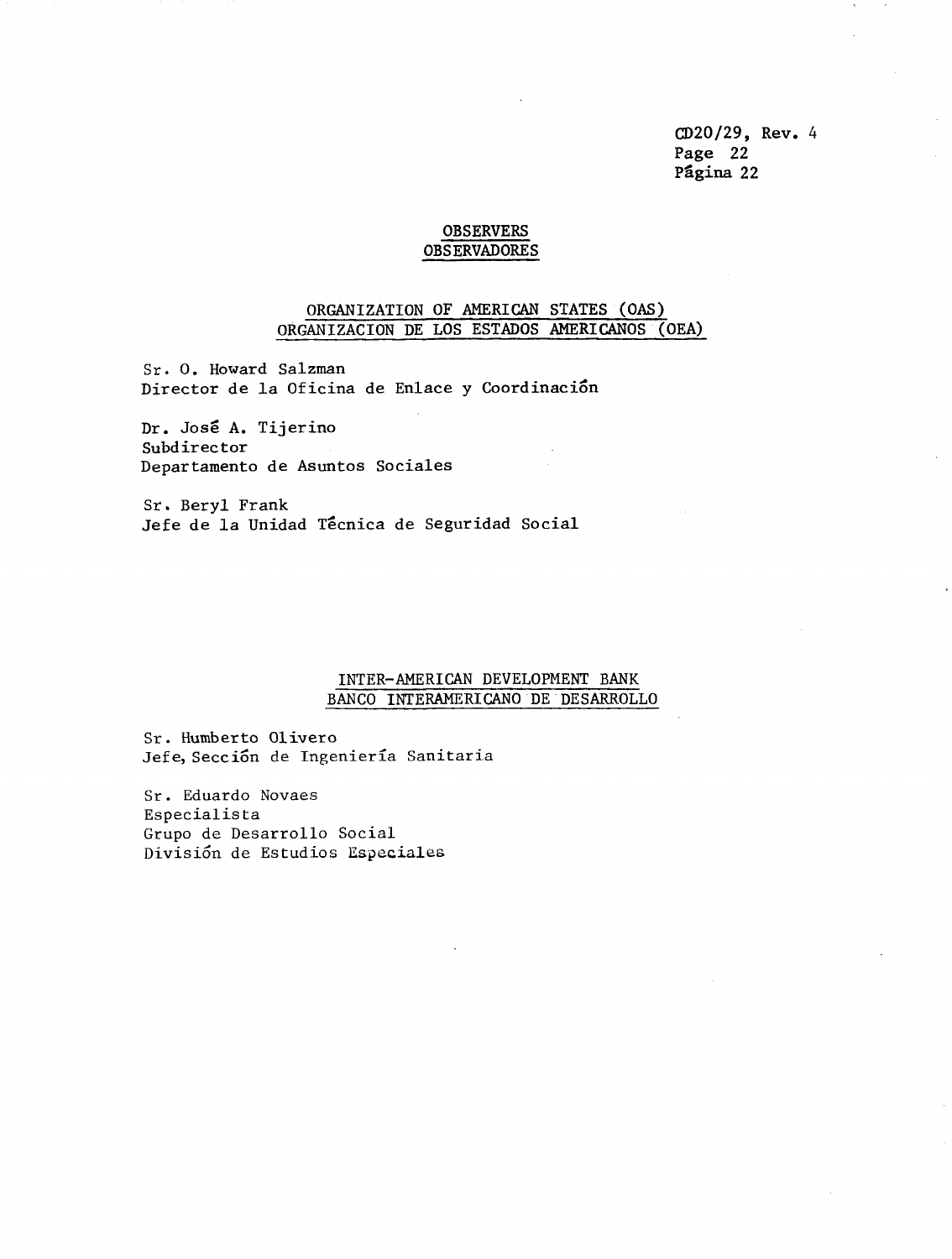CD20/29, Rev. 4 Page 23 Pagina 23

### OBSERVERS OBSERVADORES

### UNITED NATIONS AND INTERGOVERNMENTAL ORGANIZATIONS NACIONES UNIDAS Y ORGANISMOS INTERGUBERNAMENTALES

United Nations and United Nations Children's Fund Naciones Unidas y Fondo de las Naciones Unidas para la Infancia

Mr. Roberto Esguerra Barry Regional Director, UNICEF Office for the Americas

Mr. José Ignacio Zañartu Chief, Latin American Desk, UNICEF

Food and Agriculture Organization of the United Nations (FAO) Organizacion de las Naciones Unidas para la Agricultura y la Alimentacion (FAO)

Mr. Amable Ortiz Assistant to the Regional Representative for Latin America

### NON-GOVERNMENTAL ORGANIZATIONS ORGANIZACIONES NO GUBERNAMENTALES

International Committee of Catholic Nurses (CICIAMS) Comite Internacional Cat6lico de Enfermeras y Asistentas Medico Sociales

Miss L. A. Camarota Secretary of Washington Council Washington, D.C.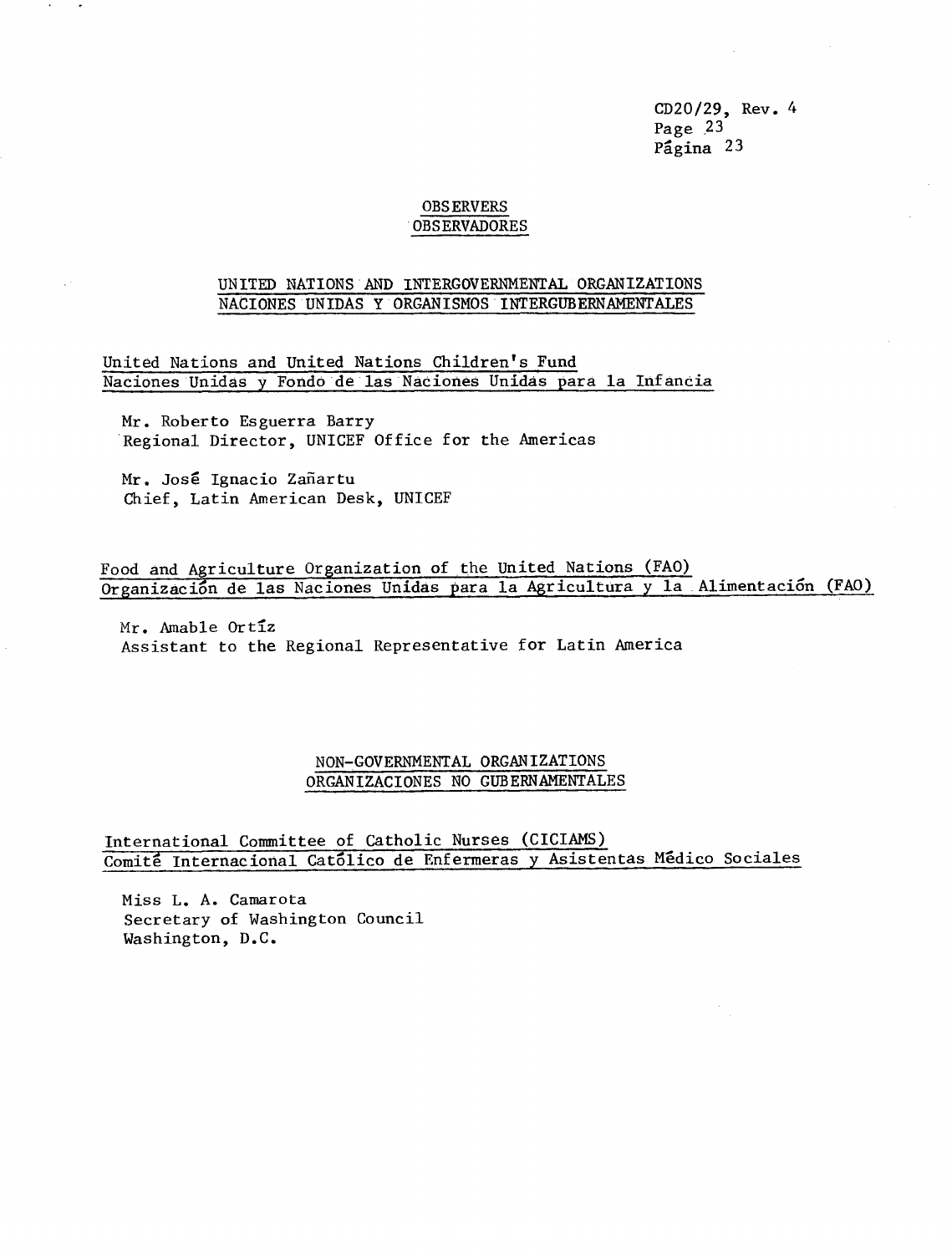CD20/29, Rev. 4 Page 24 Página 24

### OBSERVERS **OBSERVADORES**

### NON-GOVERNMENTAL ORGANIZATIONS (cont.) ORGANIZACIONES NO GUBERNAMENTALES (cont.)

International Federation of Pharmaceutical Manufacturers Association (IPFMA) Federaci6n Internacional de la Industria del Medicamento (FIIM)

Mr. Peter T. Noble PMA Regional Director International Division, Latin America PMA Washington, D.C.

Mr. Alejandro H. J. Comin Pasteur 82 Buenos Aires, Argentina

International Hospital Federation Federaci6n Internacional de Hospitales

Dr. Leo J. Gehrig Director, Pan American Office

Dr. Jose Gonzalez Secretary, Pan American Office

International Planned Parenthood Federation Federación Internacional de Planificación de la Familia

Dr. Manuel Rodrfguez-Casado Director, Information and Education Division

### International Union for Health Education Uni6n Internacional para la Educaci6n Sanitaria

Dr. Marian Leach Regional Medical Program Health Services and Mental Health Administration Department of Health, Education, and Welfare Public Health Service Rockville, Maryland